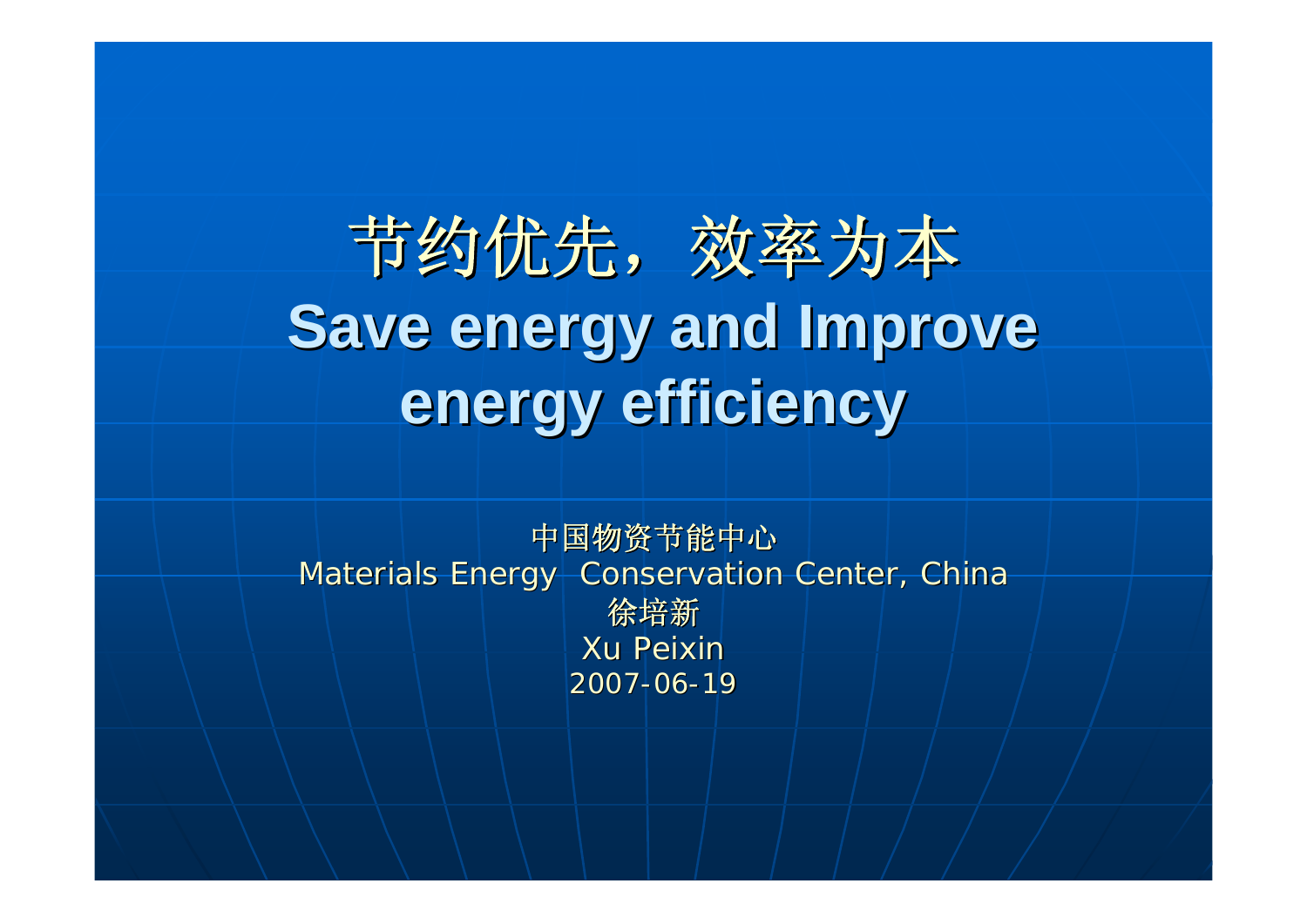### §1.节约优先,效率为本是解决 中国能源问题的根本途径 中国能源问题的根本途径

**The fundamental means to address the problem with energy in China is to save problem with energy in China is to save energy and to improve energy efficiency. energy and to improve energy efficiency.**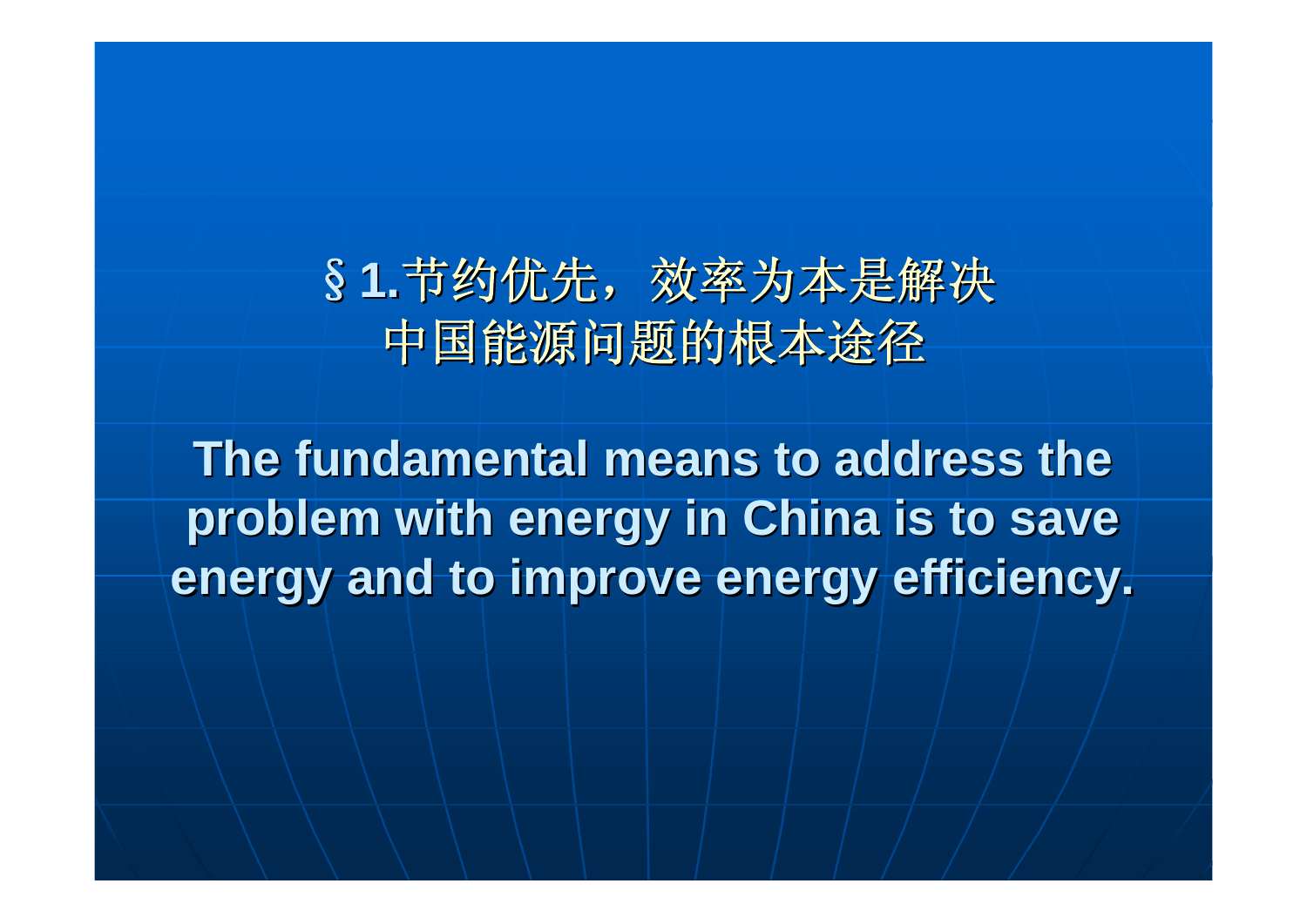**1**、调整结构节能:通过不断优化经济结构,建立节约型的国民经济体系。 要努力提高低耗能的第三产业和高技术产业在国民经济中的比重;要推进 工业结构优化升级,调整原材料工业结构和布局,提高产品质量和技术含 量和产业集中度。

1. To save energy by adjusting the economic structure: China should continue to optimize her economic structure and to construct a national economic system of the energy-saving type. China should increase the ratio of the 3rd industry and hi-tech industry in her national economy, because these are all low energy-consuming industries; China should also update her industrial structure, adjust the structure and distribution of her raw material industry, as well as improve the product quality, technical contents and industrial concentration.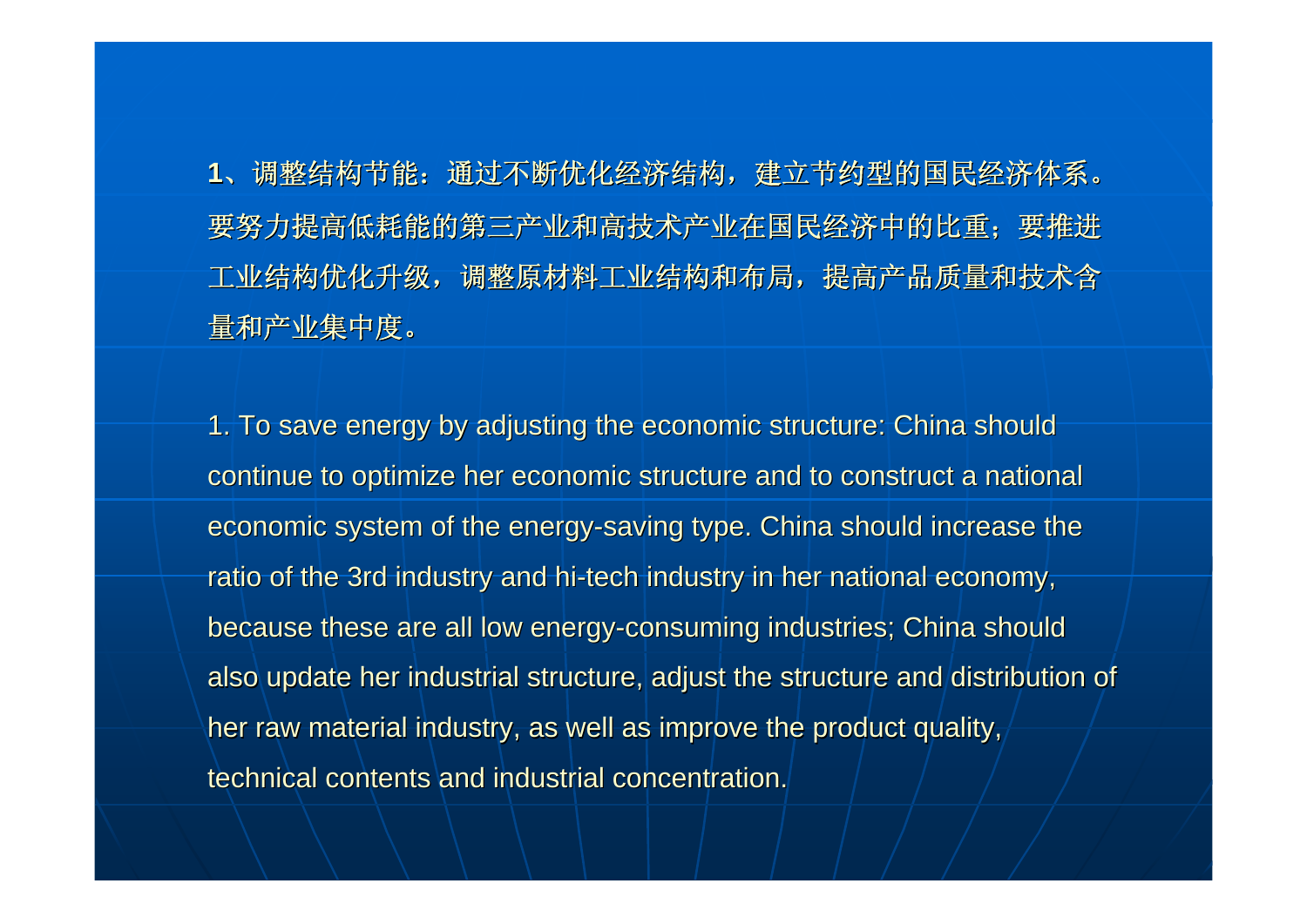**2**、技术进步节能:大力支持节能重点项目,加快应用高技术和先 进适用技术改造提升传统产业;加快淘汰高耗能行业的落后生产能 力、工艺装备和产品。

2. Energy-saving by technical progress: China should support key energy-saving projects, accelerate her step to innovate and upgrade her traditional industries with hi-tech and advanced application techniques; and should also accelerate her step to weed out backward production force, technical equipment and products.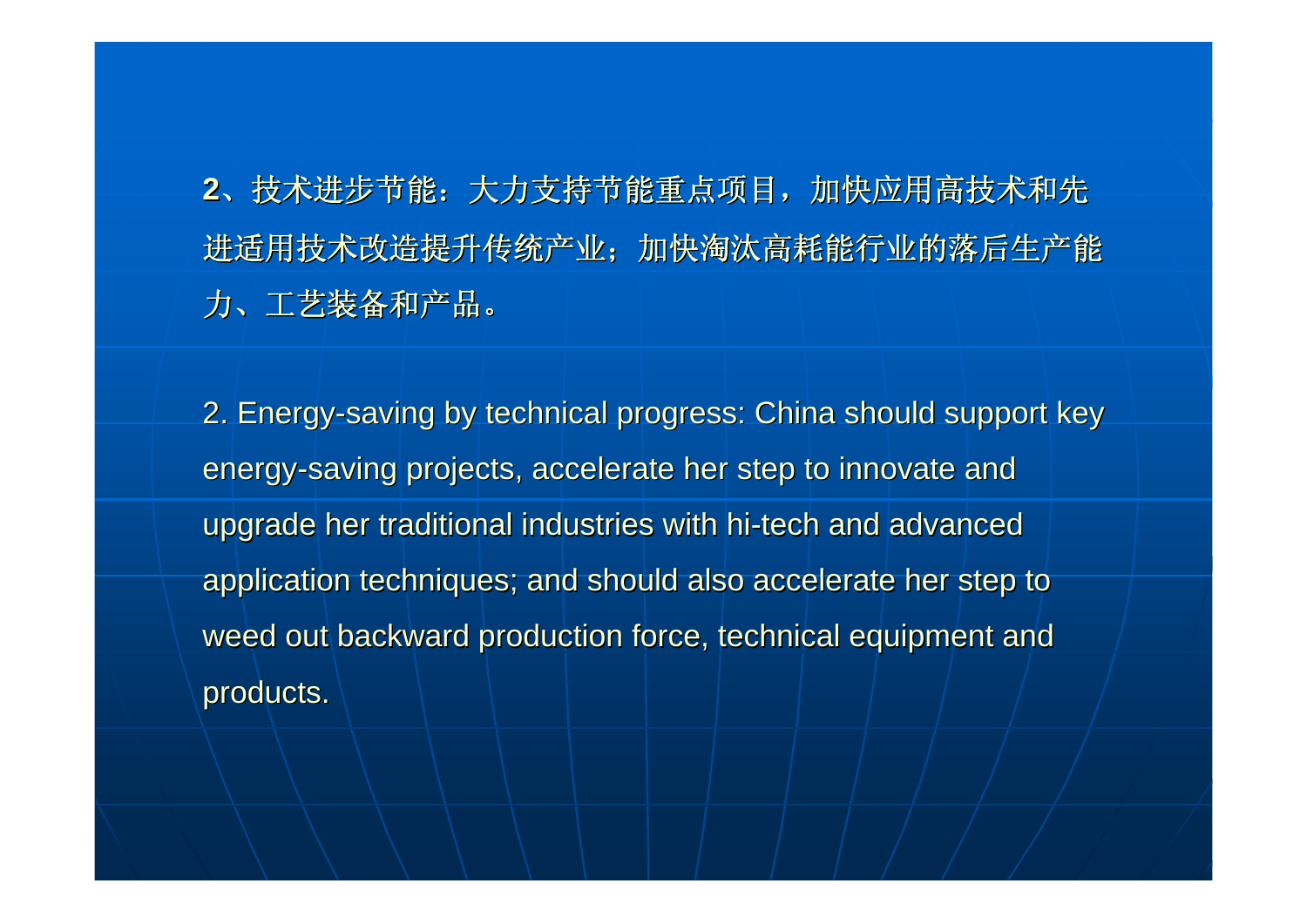**3**、加强节能管理:建立节能目标责任和评价考核制度,把降低能耗的指 标分解落实;加强重点耗能行业和企业的节能管理,实施十大重点节能 工程,抓好千家高耗能企业的节能工作;完善能效标识管理和节能产品 认证制度

3. Intensify management over energy-saving: China should set up "the target responsibility" and "the appraisal and testing system" to execute the targets of lowering energy consumption by breaking them up; China should intensify her management over key energy-consuming industries and enterprises. Mainly, we will implement 10 key energysaving projects to administer the energy-saving works of over 1000 energy-consuming enterprises. China should also complete her management over energy efficiency signs and the attestation system of energy-saving products.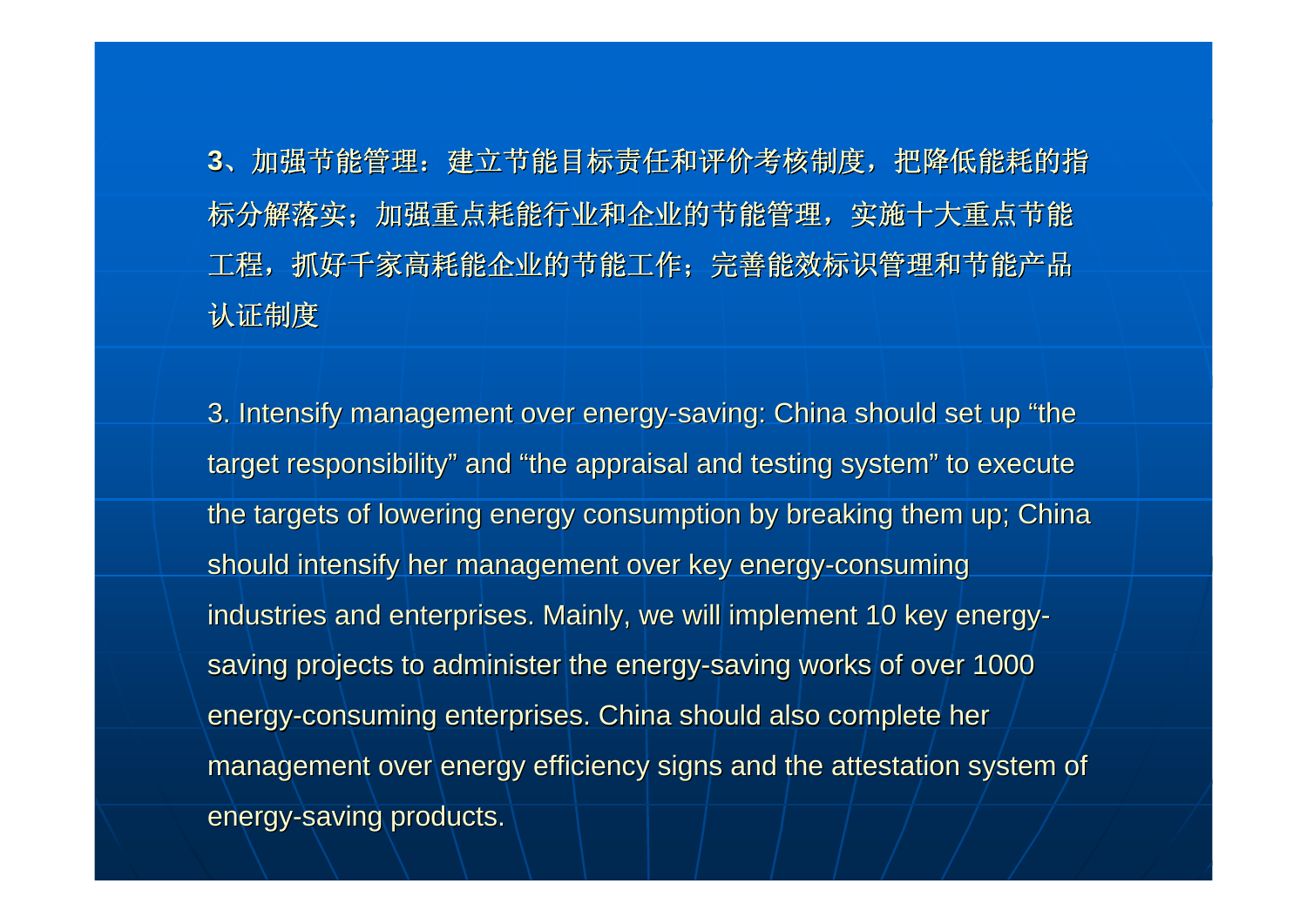4、深化改革节能:加快资源性产品价格的市场化改革,形成有利于节约、 能够反映稀缺程度的价格形成机制;加大财税政策对节能的支持,加快制 定《节能产品目录》,对生产和使用目录中的产品,给予一定的优惠;实 施节能产品政府强制性采购政策。

4. Saving energy by deepening the reform: China should accelerate her reform in the pricing of resources and construct a mechanism that is beneficial for energy-saving and a mechanism reflecting the rarity of resources; China should intensify her financial and tax support for energy-saving, accelerate her step in compiling the "Energy-saving Product Catalogue", and should grant favors for those who manufacture and use the products in the catalogue; and China should also implement compulsory policies for procurement of energy-saving products.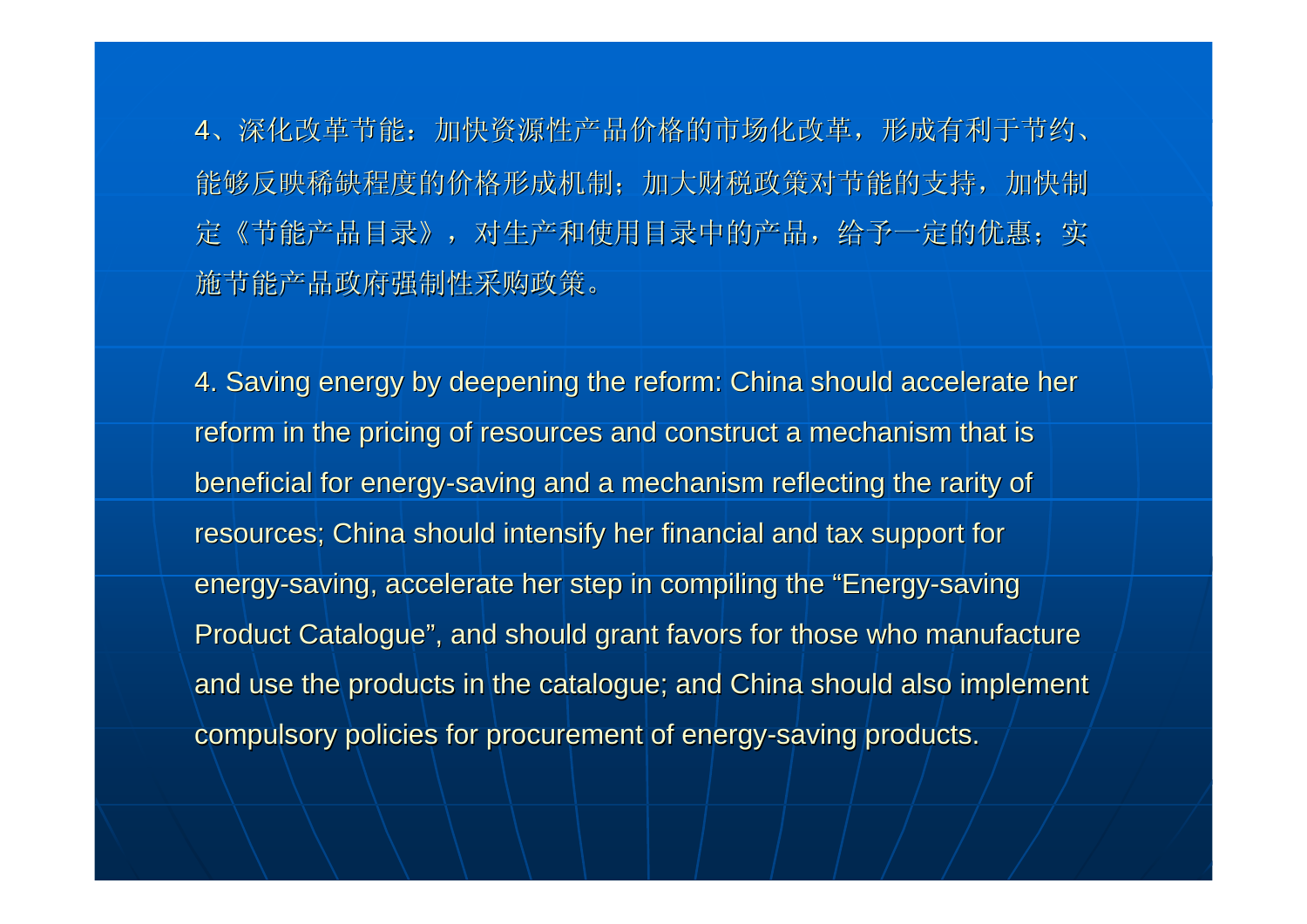5、强化法治节能:将节能的重要措施和先进经验上升为法律,进一步完 善节能法律法规体系和相关的标准体系,重点做好《节约能源法》的修订 工作,制定和完善高耗能设备的能效标准以及主要耗能行业的节能设计规 范。

5. Reinforcing energy-saving by law: China should change important energy-saving measures and experiences into laws to further complete the legal system and relevant standard systems. The focus should be on the compilation of the "Energy-saving Law", and attention must also be paid to the establishment of the energy efficiency standard for energyconsuming equipment and the energy-saving design code for major energy-consuming industries.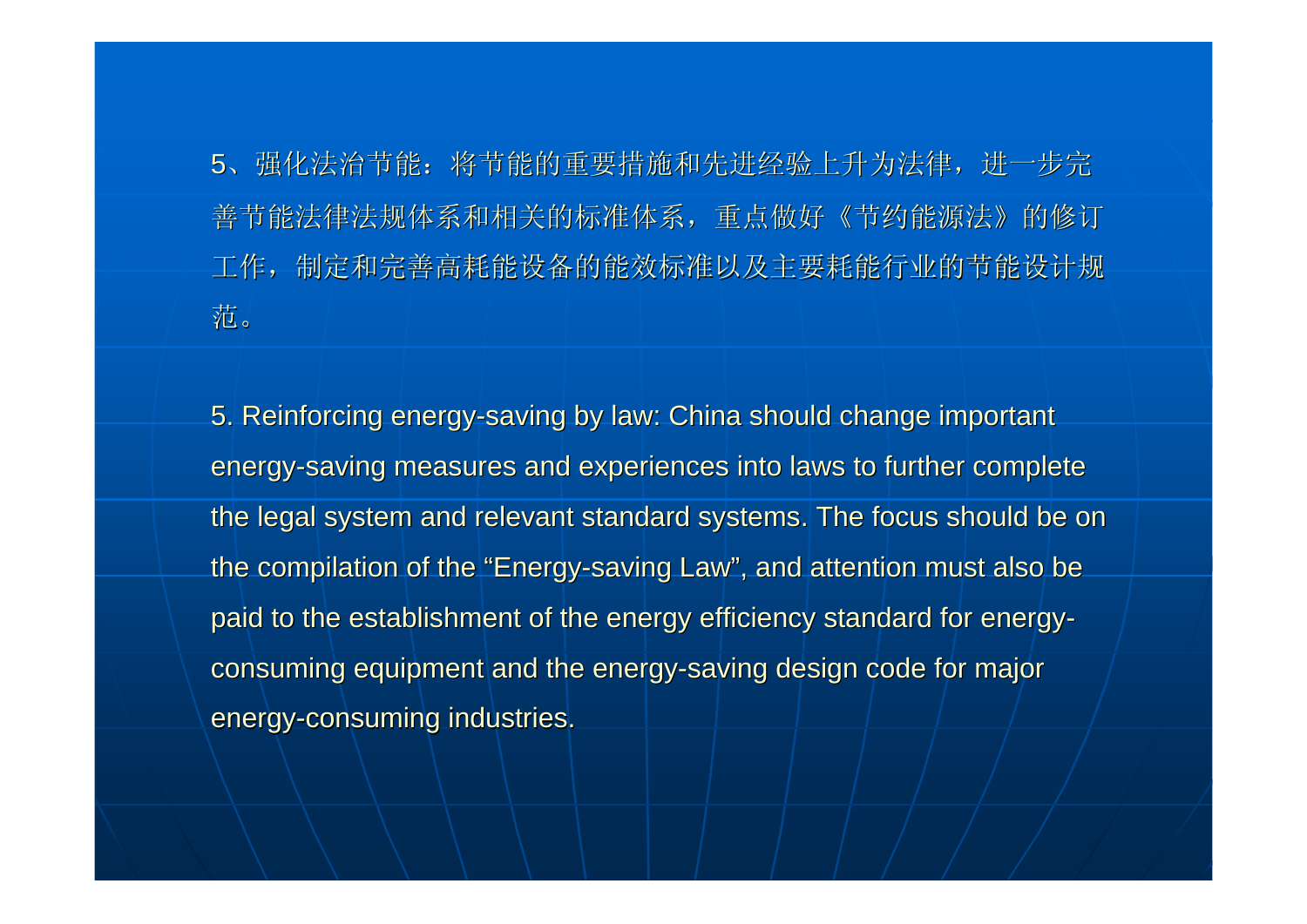6、全民参与节能:增强公众的能源忧患意识和节约意识,进一 步加大宣传力度,使"节约光荣、浪费可耻"的社会氛围更加浓厚。

6. National participation in energy-saving: China should enhance the awareness of the general public on resources and energy-saving. China must intensify her preaching and cultivate a social atmosphere of "honoring those who save energy and condemning those who waste energy".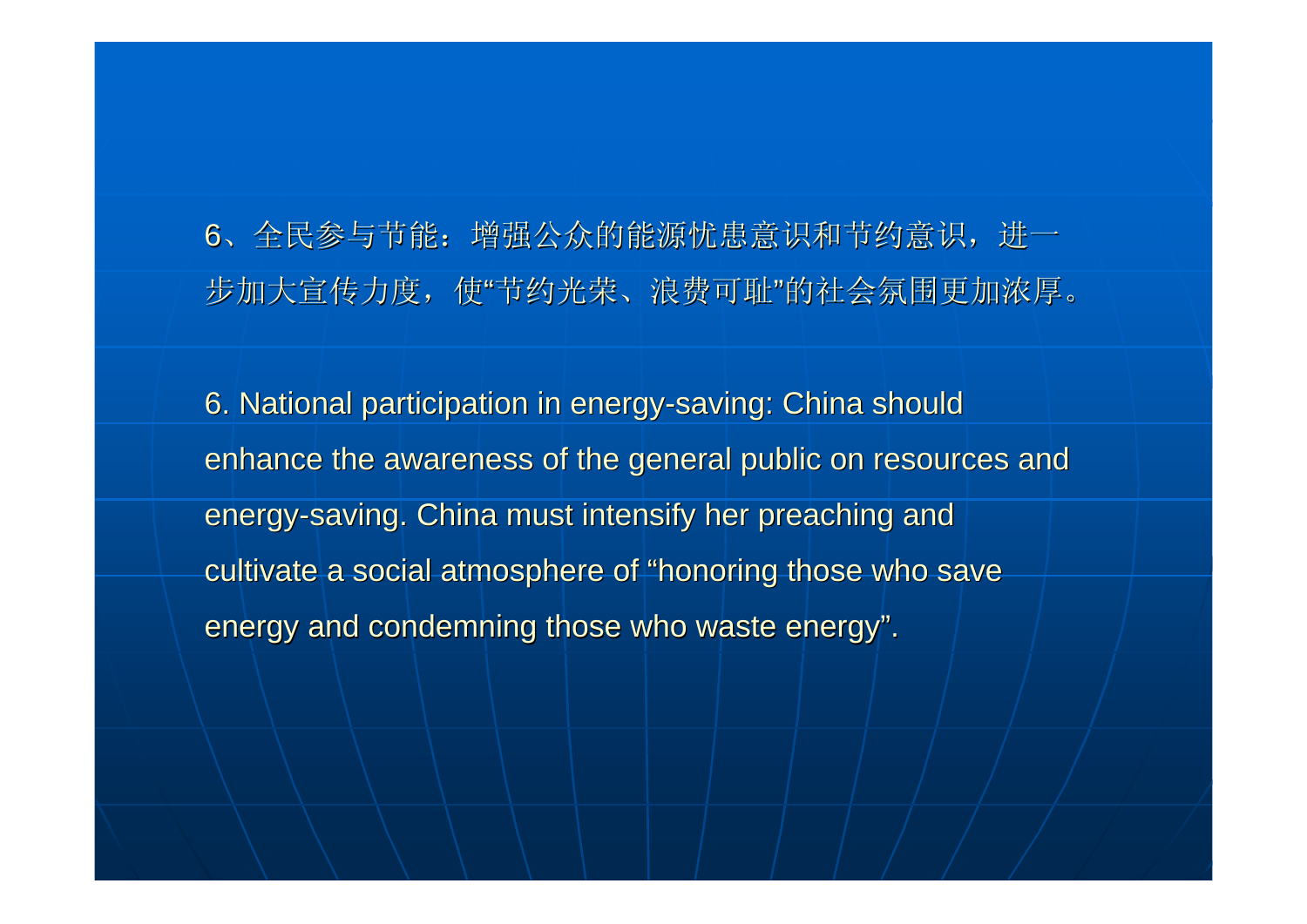## §2 . 工业节能

## **Industrial Energy Conservation Industrial Energy Conservation**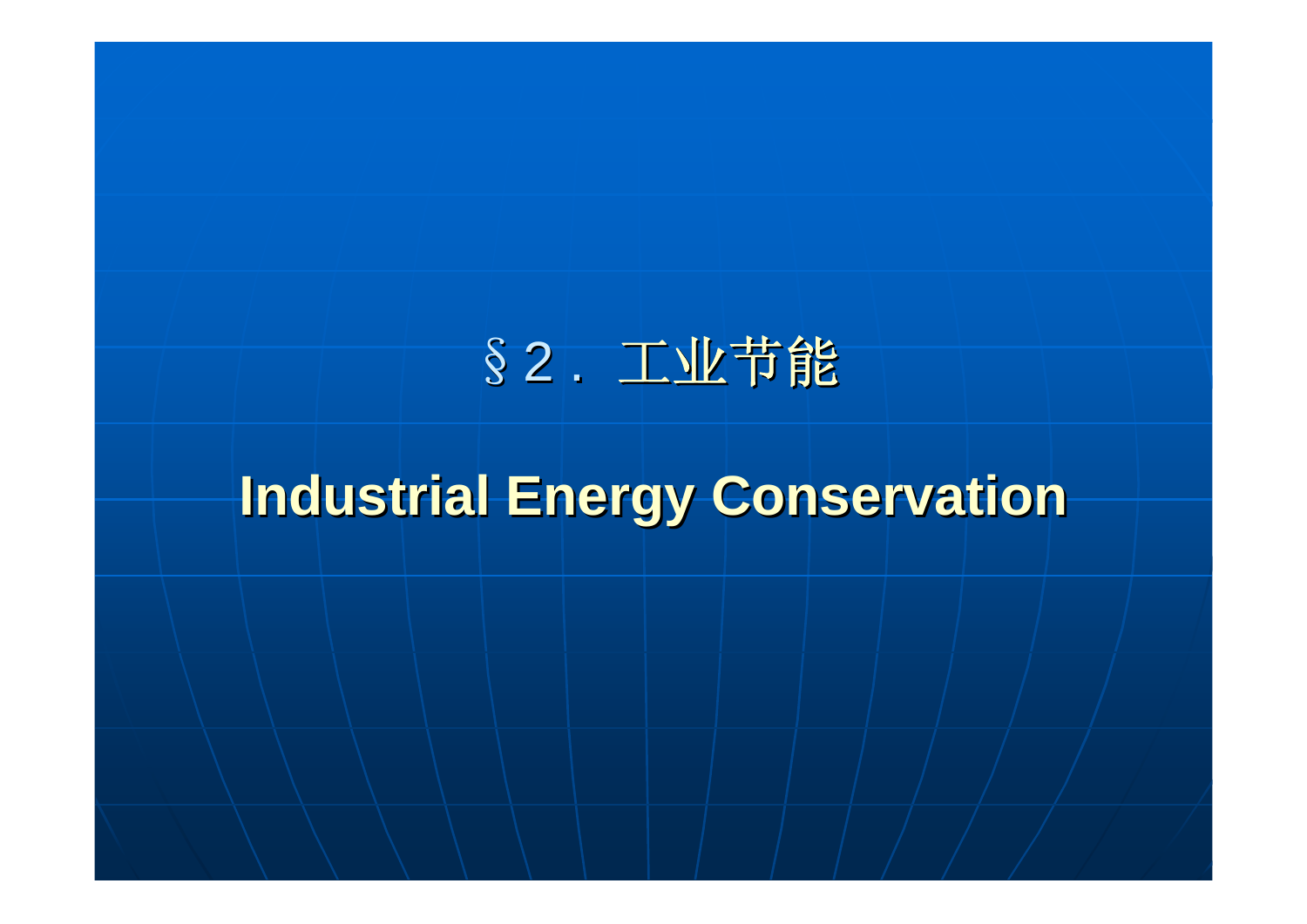#### 工业节能

1、更新改造低效工业锅炉(窑炉):制订、修订锅炉(窑炉)节能 设计标准, 提高燃煤质量, 加强设备运行管理, 采用节能锅炉(窑炉) 及技术替代和改造低效锅炉(窑炉);

1. Renew and innovate low efficient industrial boilers (furnaces): China should compile and revise her boiler (furnace) energy-saving design standard, enhance the quality of fuel coals, intensify management over equipment operations, adopt energy-saving boilers (furnaces) and technique to replace and innovate low efficient boilers (furnaces);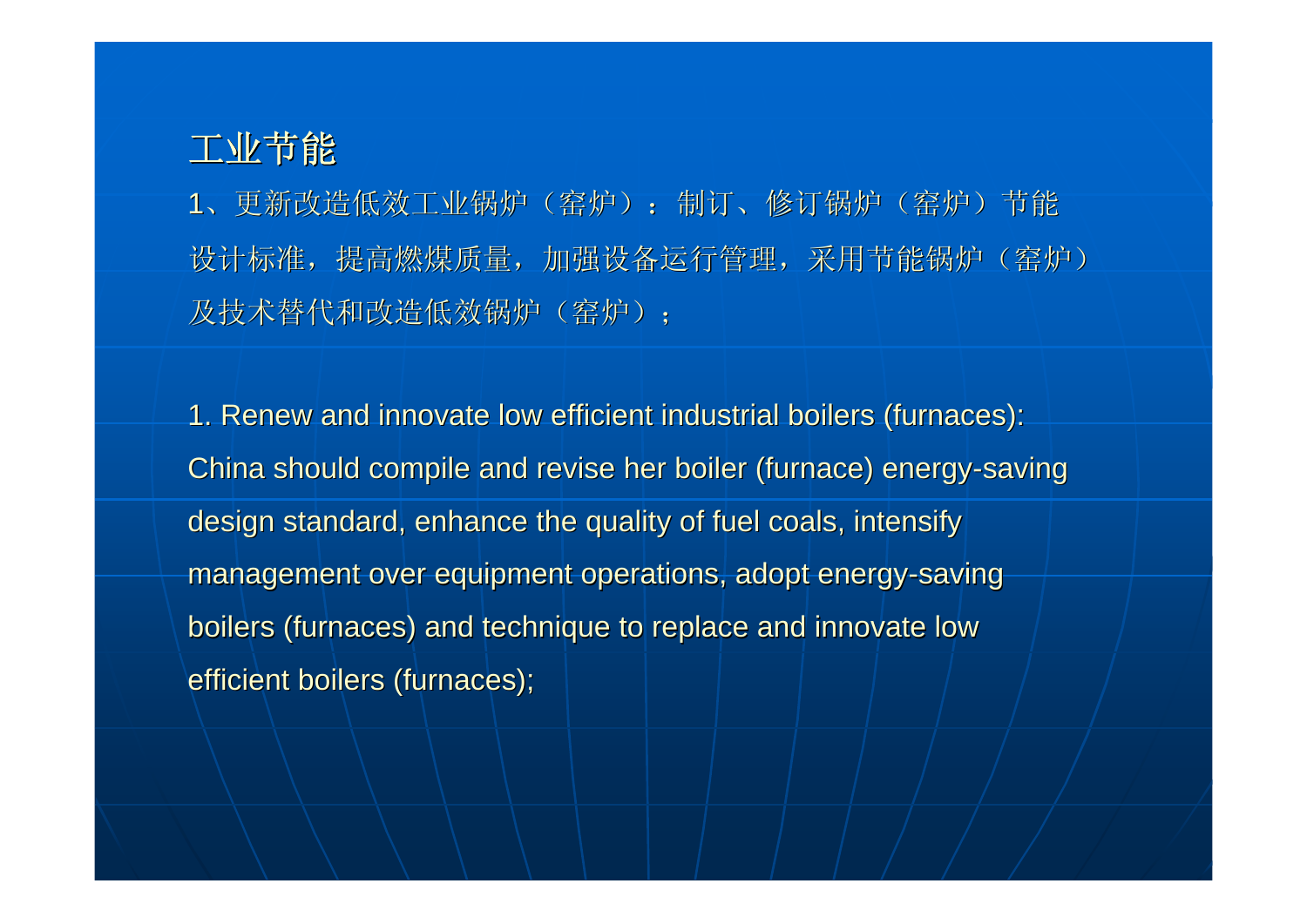2、余热余压利用: 在冶金、建材、化工等高耗能行业, 改造和 建设余热发电、压差发电、副产可燃气体和低热值气体回收利用 等余热余压余能利用装置和设备;

2. Exploit of afterheat and after-pressure: in energy-consuming industries such as 冶金, construction materials and chemical industries, China should innovate and reconstruct after-heat and after-pressure reusing facilities and devices such as generation by after-heat, generation by pressure difference, by-product flammable gas and low-value gas recycling etc.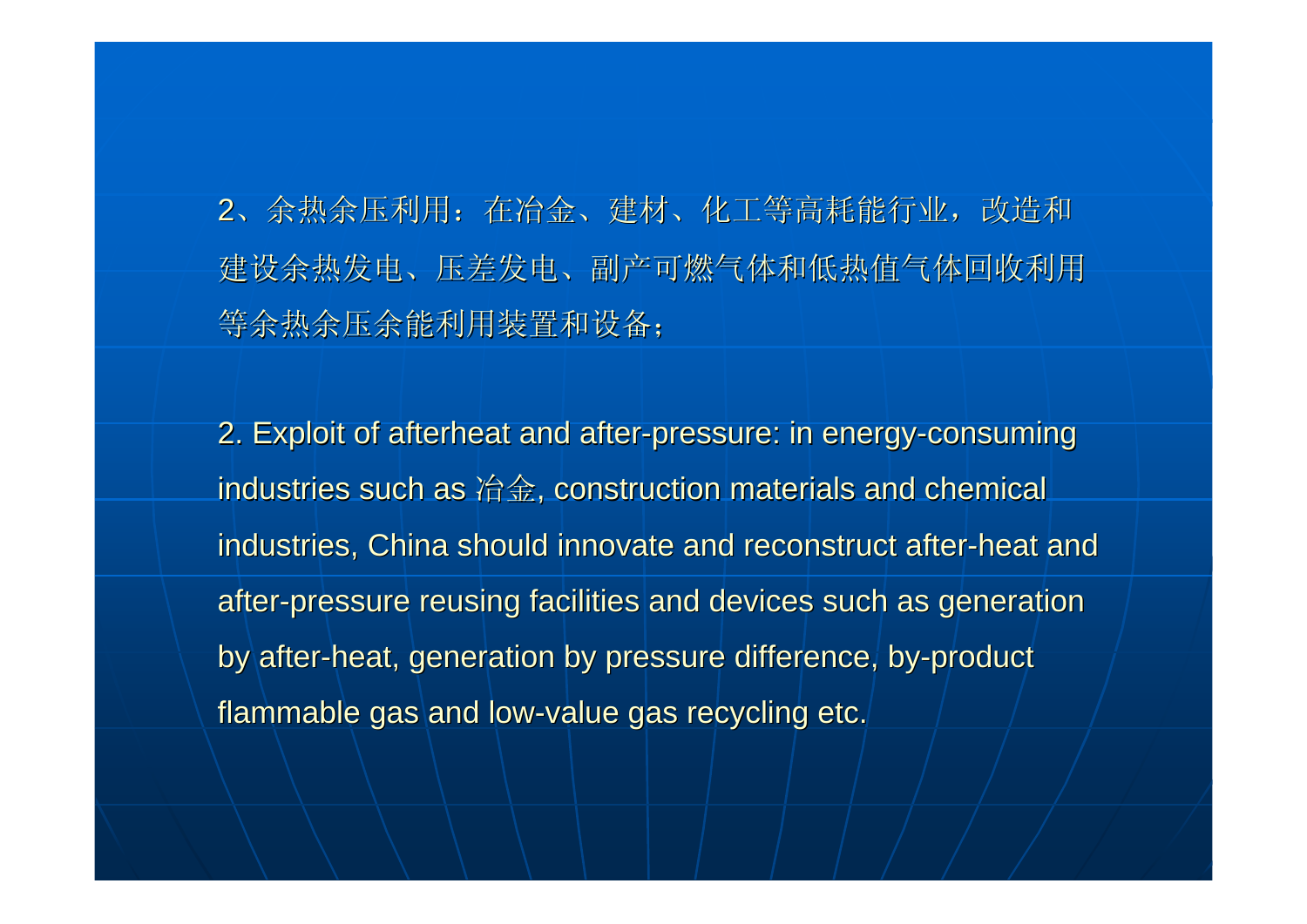3、电机系统节能:更新改造低效电动机及高耗能设备,对大中 型变工况电机系统进行调速改造,对电机系统被拖动设备进行节 能改造;

3. Energy-saving in motors: China should innovate low efficient motors and energy-consuming equipment, and conduct speedadjusting modification to large and mid-sized exchange work electric-machine system, and conduct energy-saving innovation for the dragged equipment of the motor system;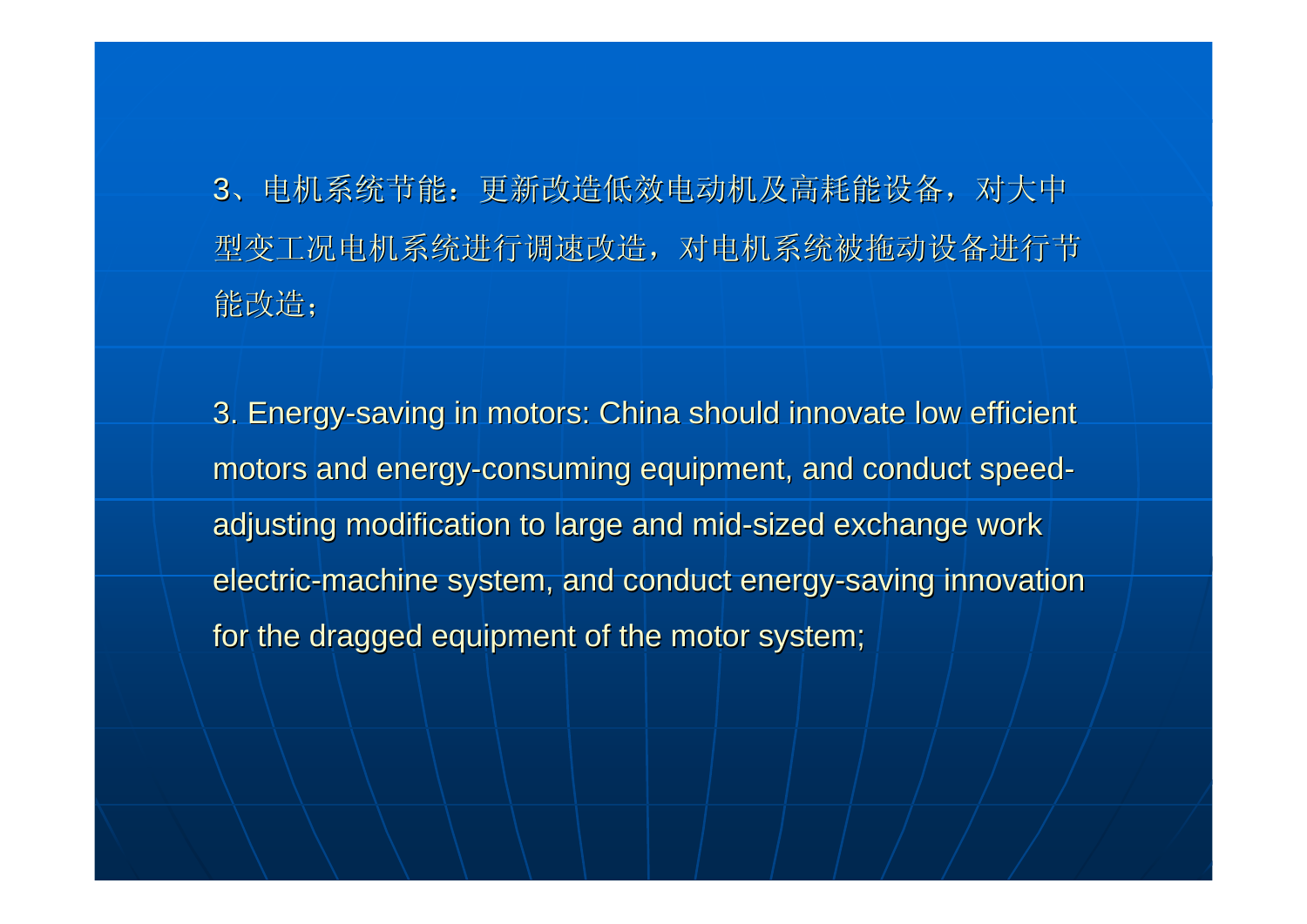4、能量系统优化: 如钢铁行业建立连铸连轧系统等节能工程, 推 广干法熄焦等节能技术;

4. Optimization of the energy system: for example, in the steel industry, China should construct energy-saving projects such as continuous casting and rolling system and should also popularize techniques such as dry process quenching;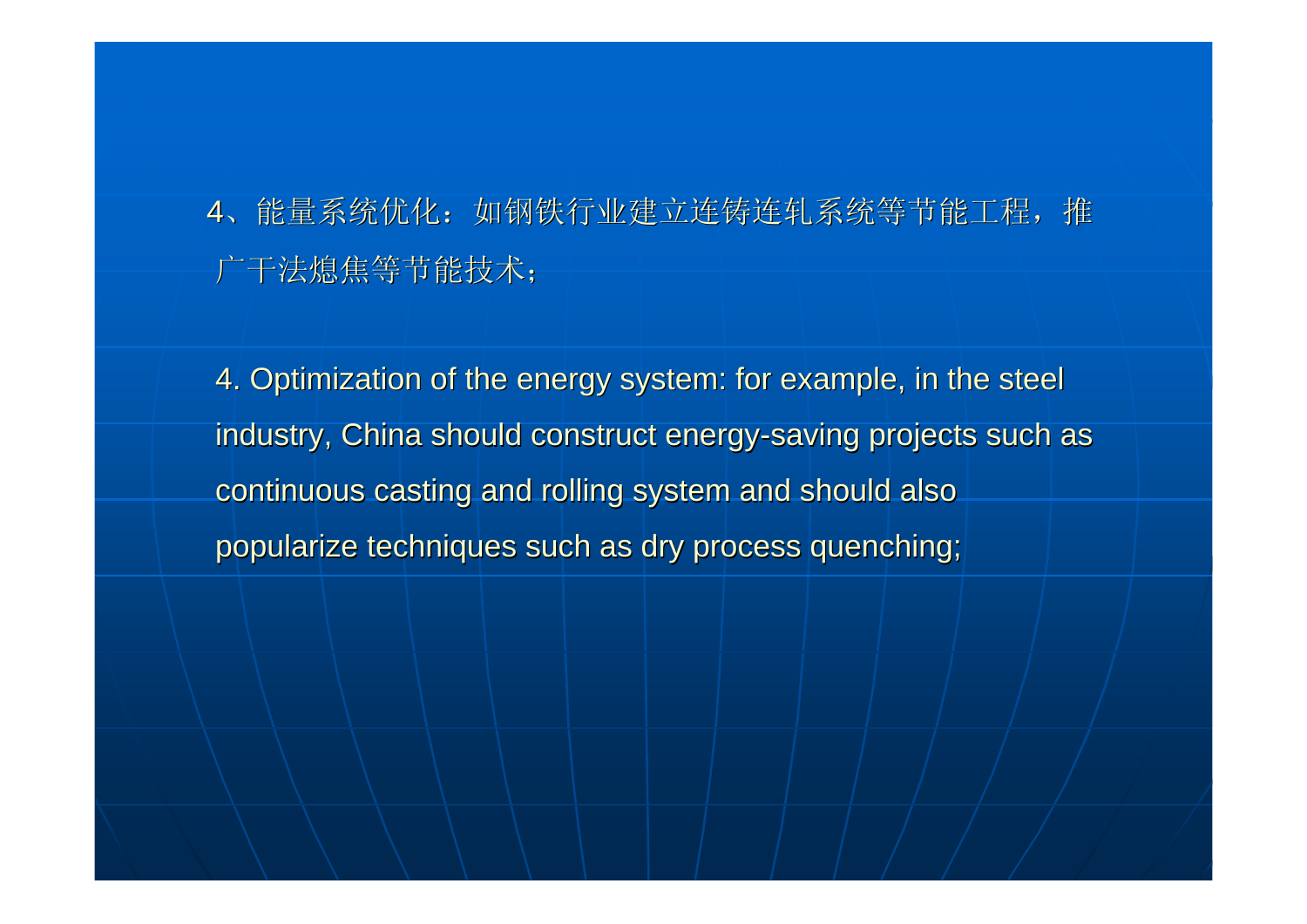5、完善能源计量仪器仪表:用能单位应当按照规定配备和使用经计 量技术机构检定合格的能源计量器具,对各类能源的消耗实行分类计 量。

5. Consummate measurement meters and instrumentations: Energy 5. Consummate measurement meters and instrumentations: Energy using units should equip and use measuring devices that have been calibrated as quality by relevant measurement authorities and should conduct measurement for all types of energy consumption based on their classification.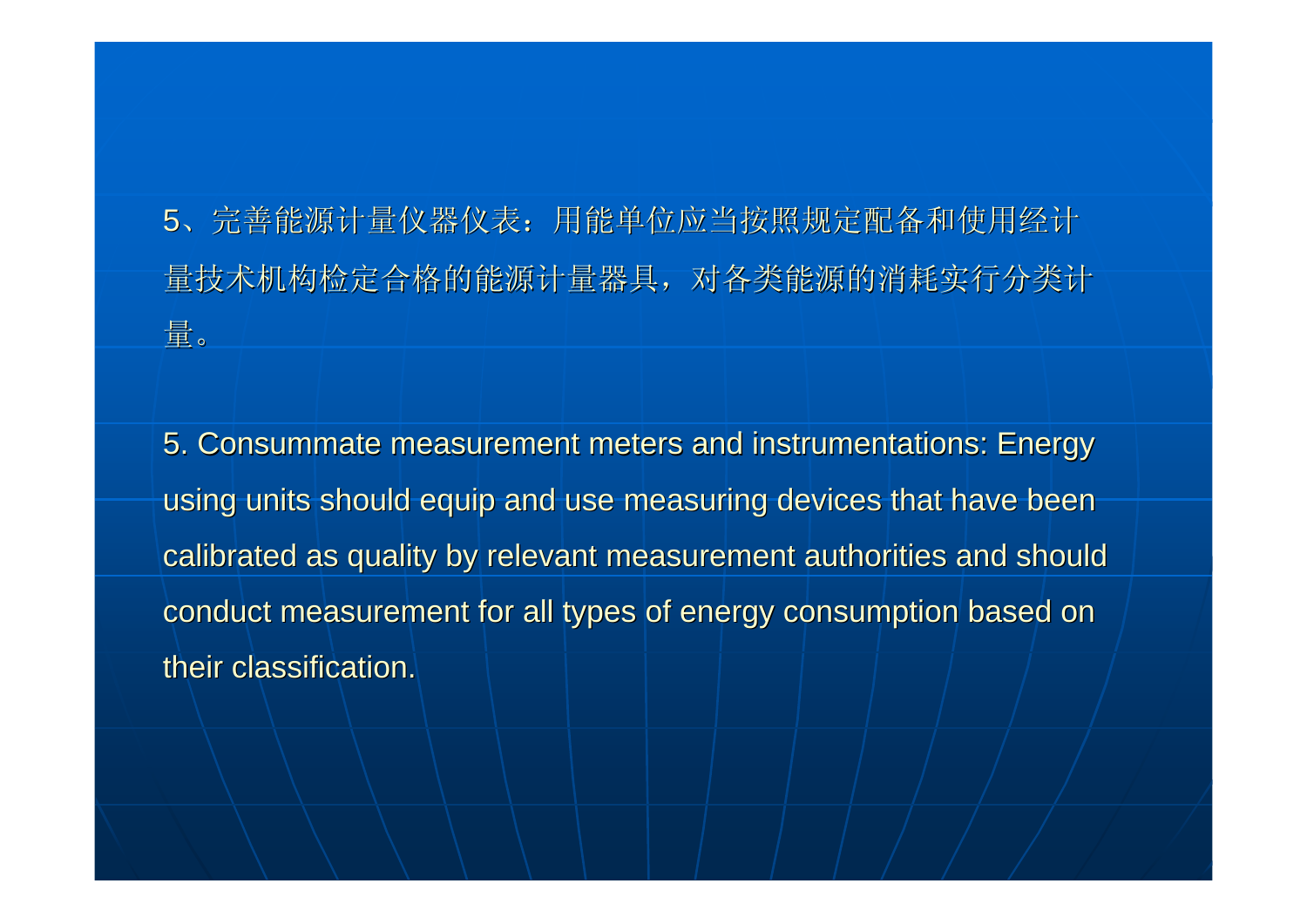# §**3.** 国际合作

# **International Cooperation**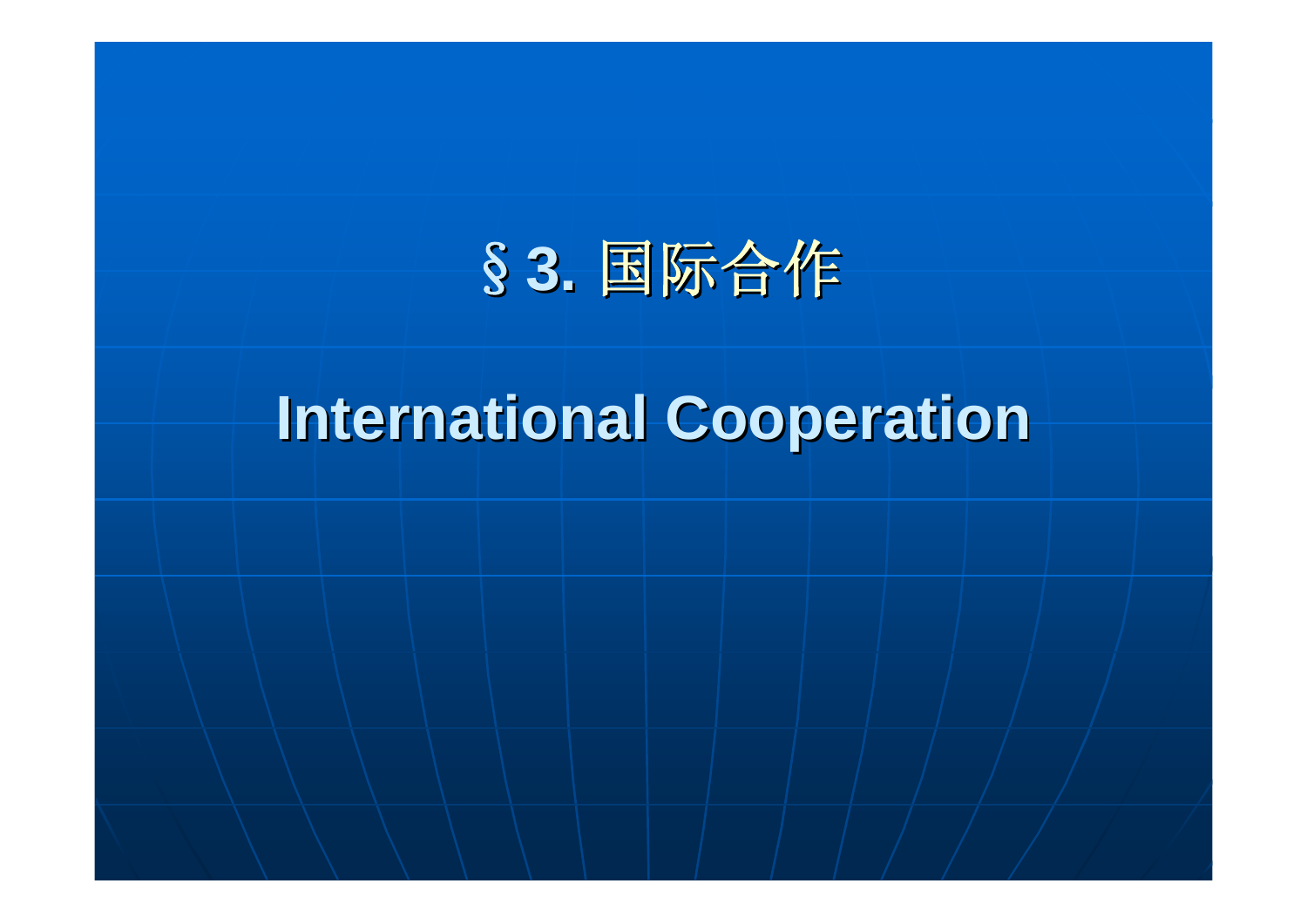任何一个国家的经济发展和人民生活的改善,都离不开能源,大量使 用能源造成的气候变化,已经对人类生存的空间造成了威胁。节约能源、 提高能源效率、开发利用太阳能、风能等新能源是缓解气候变化的重要 措施。

Neither economic development of any country nor improvement of people's life can do without energy sources. Climate change arisen from great use of energy sources has threatened living space of human beings. Important measures to relieve climate change include energy conservation, energy efficiency improvement, development and utilization of solar energy and wind energy, etc..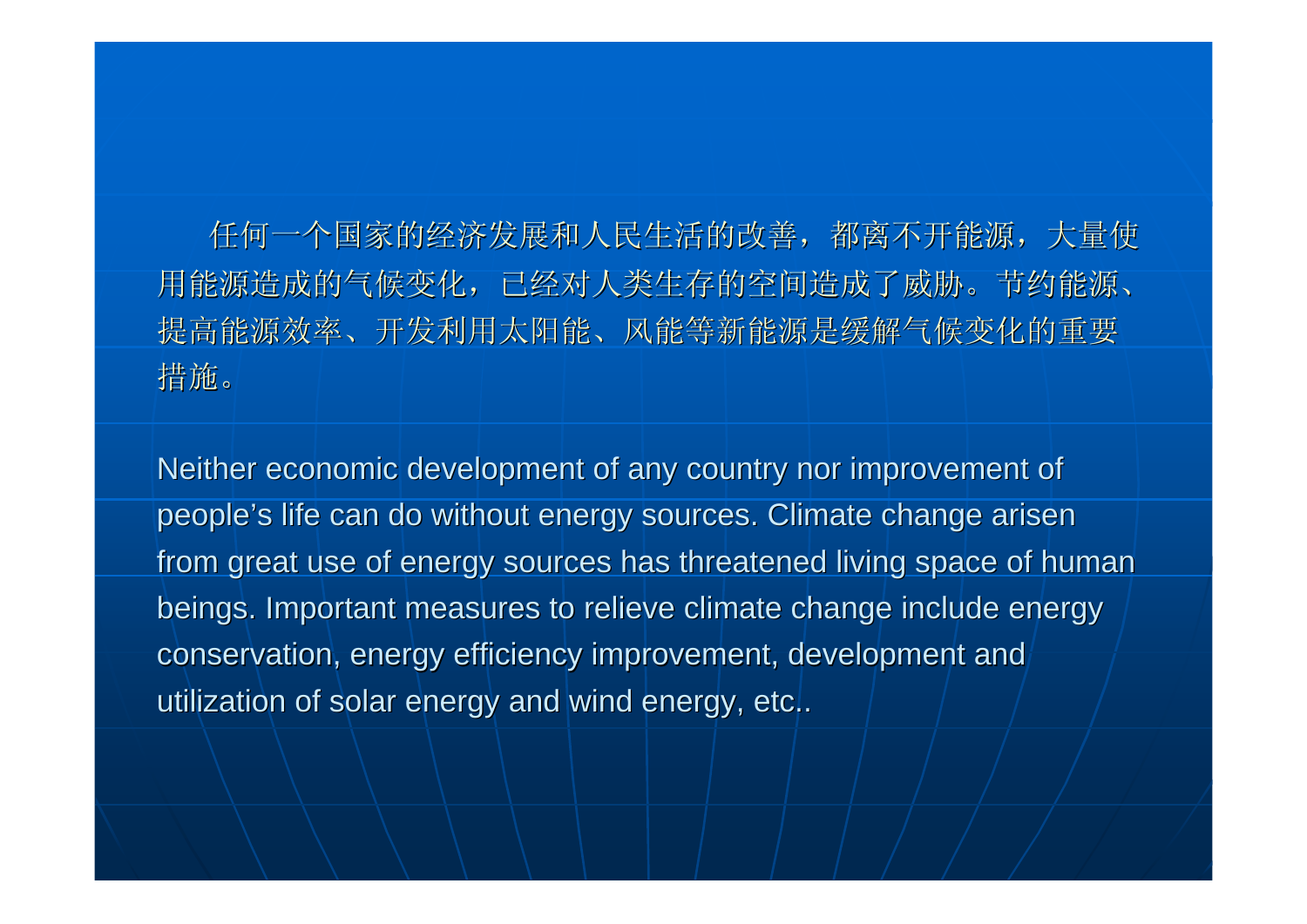中国将节能作为保障能源安全、发展经济和保护环境的基本政策, 正在全面实施能源节约规划。中国在节能领域积极开展国际交流与合 作,与许多国家的政府部门,国际机构和非政府组织进行广泛的节能项 目合作以及人员和信息交流。

In China, energy conservation is taken as the fundamental policy of safeguarding energy sources, developing economy and protecting environment, and planning of energy conservation is being in full operation. China is actively carrying on international exchange and cooperation in the field of energy conservation, and conducting broad cooperation on energy conservation project and exchange of personnel and information with governmental departments of many countries, international bodies and non-governmental organizations.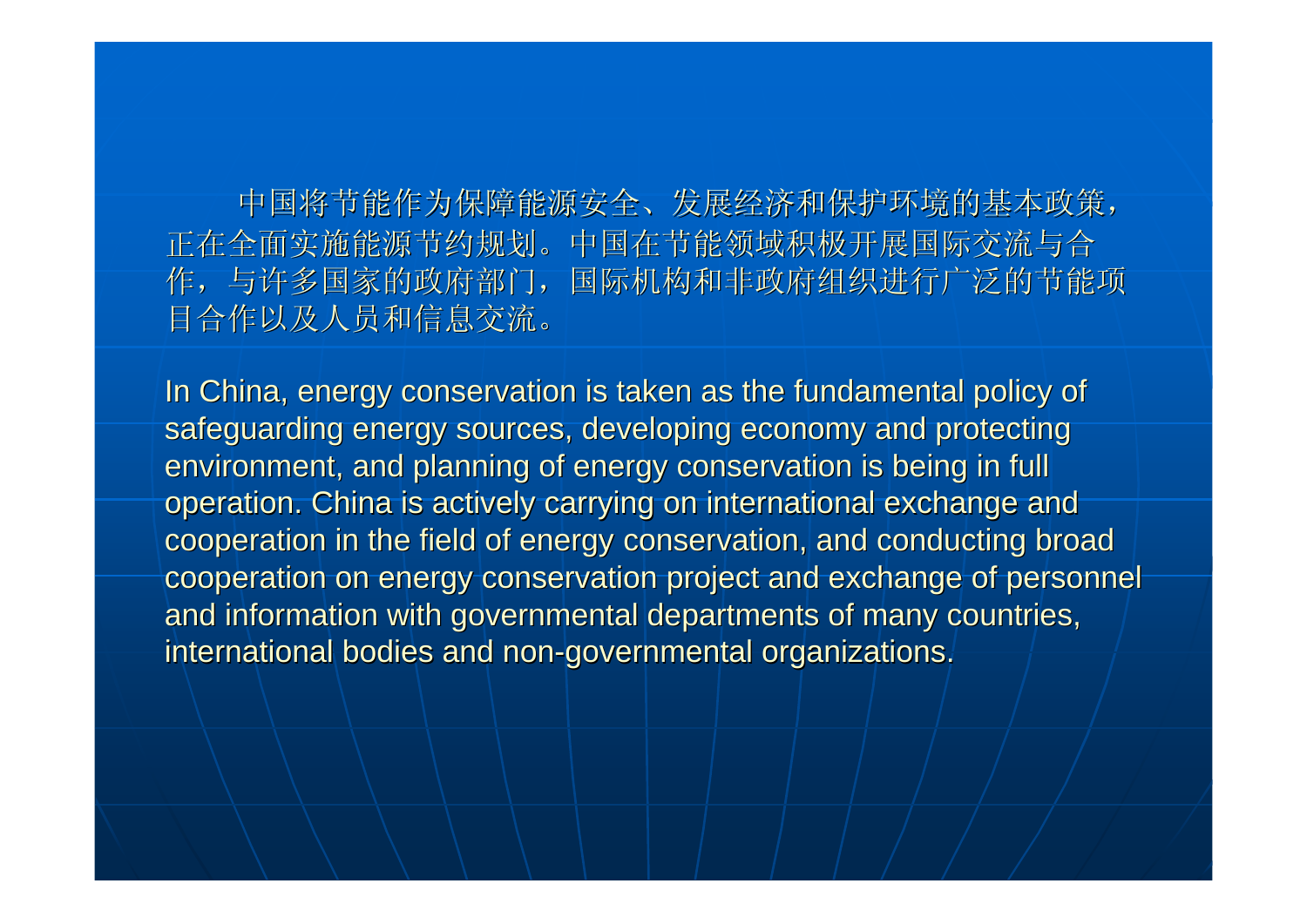日本节能技术先进、管理经验丰富,能源利用效率处于国际领先水 平。加强中日两国在能源领域的互惠合作,不仅能够为两国,也将为东 亚乃至世界的能源安全作出贡献。

With advanced technology of energy conservation and abundant experiences in management, Japan ranks the international leading level in energy utilization efficiency. It will make a contribution to energy safety in China, Japan, East Asian and even the world to enhance mutual benefit and cooperation between China and Japan in the field of energy sources.